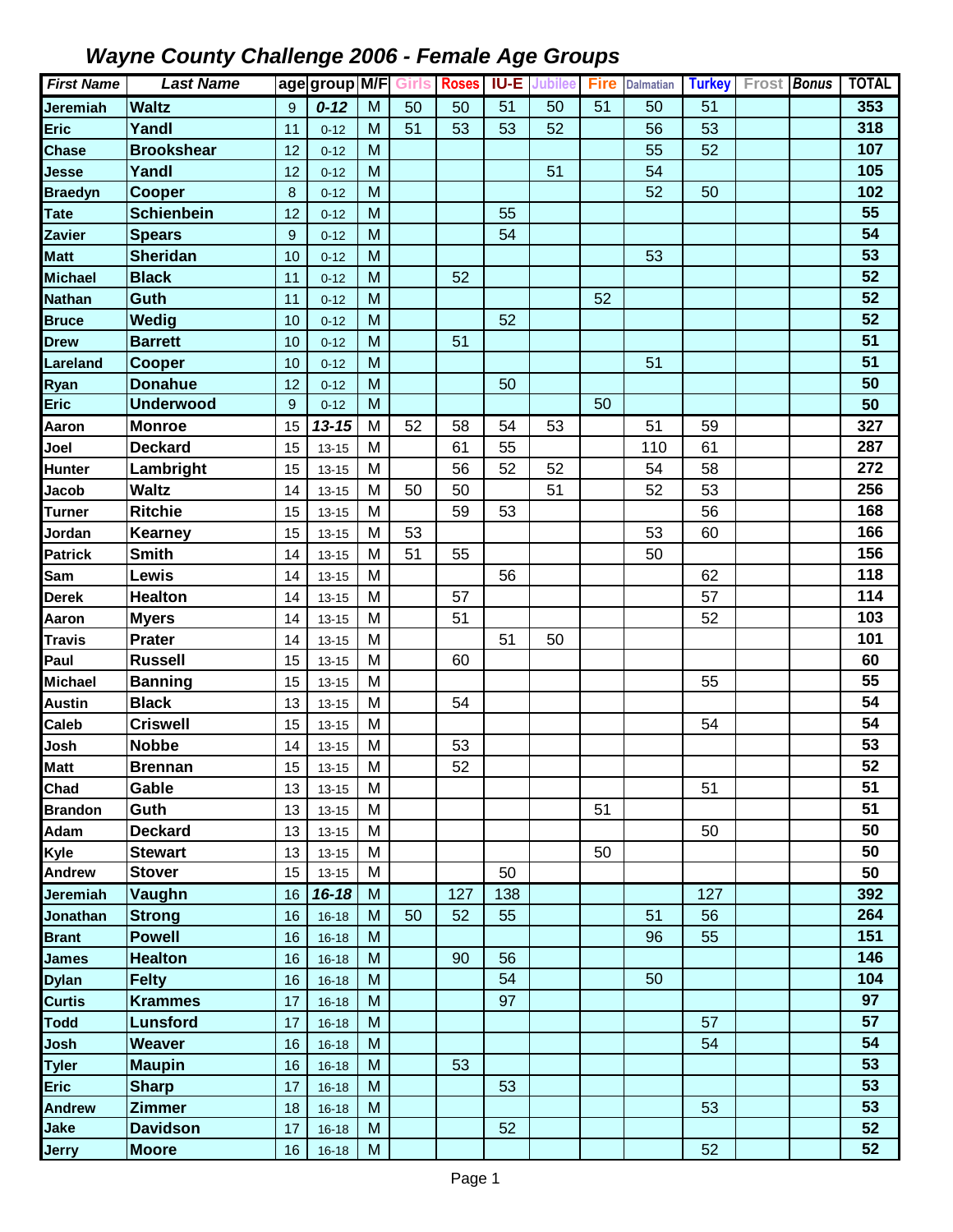| <b>First Name</b>   | <b>Last Name</b>             |          | age group M/F Girls Roses IU-E Jubilee Fire |                                                                                       |    |          |          |          |          | <b>Dalmatian</b> |          | Turkey Frost Bonus | <b>TOTAL</b>    |
|---------------------|------------------------------|----------|---------------------------------------------|---------------------------------------------------------------------------------------|----|----------|----------|----------|----------|------------------|----------|--------------------|-----------------|
| <b>Stephen</b>      | <b>Jenkins</b>               | 17       | $16 - 18$                                   | M                                                                                     |    |          |          |          |          |                  | 51       |                    | 51              |
| Jason               | Ray                          | 18       | $16 - 18$                                   | M                                                                                     |    |          | 51       |          |          |                  |          |                    | 51              |
| <b>Andy</b>         | Spohn                        | 16       | $16 - 18$                                   | M                                                                                     |    | 51       |          |          |          |                  |          |                    | 51              |
| Josh                | <b>Boling</b>                | 17       | $16 - 18$                                   | M                                                                                     |    | 50       |          |          |          |                  |          |                    | 50              |
| <b>Chris</b>        | <b>Cutrer</b>                | 17       | $16 - 18$                                   | M                                                                                     |    |          | 50       |          |          |                  |          |                    | 50              |
| Joe                 | <b>Gibbs</b>                 | 18       | $16 - 18$                                   | M                                                                                     |    |          |          |          | 50       |                  |          |                    | 50              |
| Karl                | <b>Kurtz</b>                 | 17       | $16 - 18$                                   | M                                                                                     |    |          |          | 50       |          |                  |          |                    | 50              |
| <b>James</b>        | <b>Potter</b>                | 16       | $16 - 18$                                   | M                                                                                     |    |          |          |          |          |                  | 50       |                    | 50              |
| <b>Daniel</b>       | Chew                         | 24       | 19-24                                       | M                                                                                     | 82 | 53       | 54       | 89       | 74       | 73               | 54       |                    | 479             |
| <b>Sean</b>         | <b>Kennedy</b>               | 19       | 19-24                                       | M                                                                                     |    | 109      | 57       |          |          |                  |          |                    | 166             |
| <b>Ashley</b>       | <b>Stephen</b>               | 21       | 19-24                                       | M                                                                                     |    |          | 53       | 52       |          |                  | 53       |                    | 158             |
| Adam                | Cobb                         | 23       | 19-24                                       | M                                                                                     | 50 | 51       |          | 51       |          |                  |          |                    | 152             |
| Jimmy               | Haager                       | 24       | 19-24                                       | M                                                                                     | 92 |          |          |          |          |                  | 56       |                    | 148             |
| John                | Wesler                       | 19       | 19-24                                       | M                                                                                     |    | 72       | 56       |          |          |                  |          |                    | 128             |
| D. Andrew           | Ledman                       | 20       | 19-24                                       | M                                                                                     |    | 52       | 55       |          |          |                  |          |                    | 107             |
| Reuben              | <b>McCracken</b>             | 22       | 19-24                                       | M                                                                                     |    |          |          | 50       |          |                  | 52       |                    | 102             |
| Jeff                | Robertson                    | 19       | 19-24                                       | M                                                                                     |    | 50       | 51       |          |          |                  |          |                    | 101             |
| <b>Brandon</b>      | <b>Steffee</b>               | 20       | 19-24                                       | M                                                                                     |    |          |          |          |          |                  | 55       |                    | 55              |
| Philip              | Jewell                       | 19       | 19-24                                       | M                                                                                     |    |          | 52       |          |          |                  |          |                    | 52              |
| <b>Thomas</b>       | <b>Baierwalter</b>           | 20       | 19-24                                       | M                                                                                     |    |          |          |          |          |                  | 51       |                    | 51              |
| <b>Chris</b>        | <b>Northern</b>              | 23       | 19-24                                       | M                                                                                     |    |          |          |          | 51       |                  |          |                    | 51              |
| <b>Justin</b>       | <b>Dimett</b>                | 23       | 19-24                                       | M                                                                                     |    |          |          |          | 50       |                  |          |                    | 50              |
| <b>Bradley</b>      | Hampton                      | 24       | 19-24                                       | M                                                                                     |    |          | 50       |          |          |                  |          |                    | 50              |
| Adam                | <b>Klemme</b>                | 21       | 19-24                                       | M                                                                                     |    |          |          |          |          | 50               |          |                    | 50              |
| <b>Michael</b>      | <b>Rice</b>                  | 22       | 19-24                                       | M                                                                                     |    |          |          |          |          |                  | 50       |                    | 50              |
| <b>Matt</b>         | <b>Sheard</b>                | 28       | 25-29                                       | M                                                                                     | 52 | 54       | 53       |          | 51       | 50               | 53       |                    | 313             |
| Tim                 | Hoeflinger                   | 27       | 25-29                                       | M                                                                                     |    |          |          |          |          |                  | 147      |                    | 147             |
| <b>Scott</b>        | <b>Meinardi</b>              | 25       | $25 - 29$                                   | M                                                                                     |    |          | 52       | 51       |          |                  |          |                    | 103             |
| <b>Brett</b>        | <b>Guiley</b>                | 29       | 25-29                                       | M                                                                                     | 51 |          | 51       |          |          |                  |          |                    | 102             |
| <b>Scott</b>        | Johnson                      | 28       | 25-29                                       | M                                                                                     | 50 | 51       |          |          |          |                  |          |                    | 101             |
| Phil                | <b>Baumer</b>                | 25       | 25-29                                       | M                                                                                     |    |          |          |          |          |                  | 54       |                    | 54              |
| Luke                | Leavitt                      | 29       | 25-29                                       | $\mathsf{M}% _{T}=\mathsf{M}_{T}\!\left( a,b\right) ,\ \mathsf{M}_{T}=\mathsf{M}_{T}$ |    | 53       |          |          |          |                  |          |                    | 53              |
| Tim                 | Rodefer                      | 26       | $25 - 29$                                   | M                                                                                     |    | 52       |          |          |          |                  |          |                    | 52              |
| Jon                 | <b>Tabor</b>                 | 28       | $25 - 29$                                   | M                                                                                     |    |          |          |          |          |                  | 52       |                    | 52              |
| Ryan                | <b>Williams</b>              | 28       | 25-29                                       | M                                                                                     |    |          |          |          |          |                  | 51       |                    | 51              |
| <b>Mark</b>         | <b>Baracs</b>                | 28       | 25-29                                       | M                                                                                     |    | 50       |          |          |          |                  |          |                    | 50              |
| Josh                | <b>Chenoweth</b>             | 27       | 25-29                                       | ${\sf M}$                                                                             |    |          |          |          | 50       |                  |          |                    | 50              |
| <b>Brian</b>        | Ingle                        | 25       | $25 - 29$                                   | M                                                                                     |    |          | 50       |          |          |                  |          |                    | 50              |
| <b>Walter</b>       | <b>Keeley</b>                | 25       | 25-29                                       | M                                                                                     |    |          |          |          |          |                  | 50       |                    | 50              |
| Kevin               | Lingg                        | 30       | $30 - 34$                                   | M                                                                                     | 51 | 52       | 53       | 51       | 51       | 52               | 52       |                    | 362             |
| Doug                | <b>Philbeck</b><br>Zimmerman | 32       | 30-34                                       | M<br>M                                                                                | 50 | 50<br>55 | 50<br>55 | 50<br>52 | 50<br>53 | 50<br>53         | 51<br>55 |                    | 351             |
| <b>Todd</b><br>Jeff | <b>Beckman</b>               | 33<br>34 | 30-34<br>30-34                              | M                                                                                     | 53 | 53       | 54       | 53       | 52       |                  | 54       |                    | 323<br>319      |
| <b>David</b>        | <b>Desmidt</b>               | 30       | 30-34                                       | M                                                                                     | 52 | 54       | 52       |          |          |                  |          |                    | 158             |
| Ron                 | <b>Puckett</b>               | 32       | 30-34                                       | M                                                                                     |    |          |          |          | 45       |                  | 53       |                    | 98              |
| Craig               | Finnigan                     | 32       | 30-34                                       | M                                                                                     |    |          | 51       |          |          |                  |          |                    | 51              |
| <b>Damien</b>       | <b>Nevoret</b>               | 30       | 30-34                                       | M                                                                                     |    |          |          |          |          | 51               |          |                    | 51              |
| <b>Mark</b>         | Shirkey                      | 30       | 30-34                                       | M                                                                                     |    | 51       |          |          |          |                  |          |                    | $\overline{51}$ |
| Tom                 | <b>Ritter</b>                | 34       | 30-34                                       | M                                                                                     |    |          |          |          |          |                  | 50       |                    | 50              |
|                     |                              |          |                                             |                                                                                       |    |          |          |          |          |                  |          |                    |                 |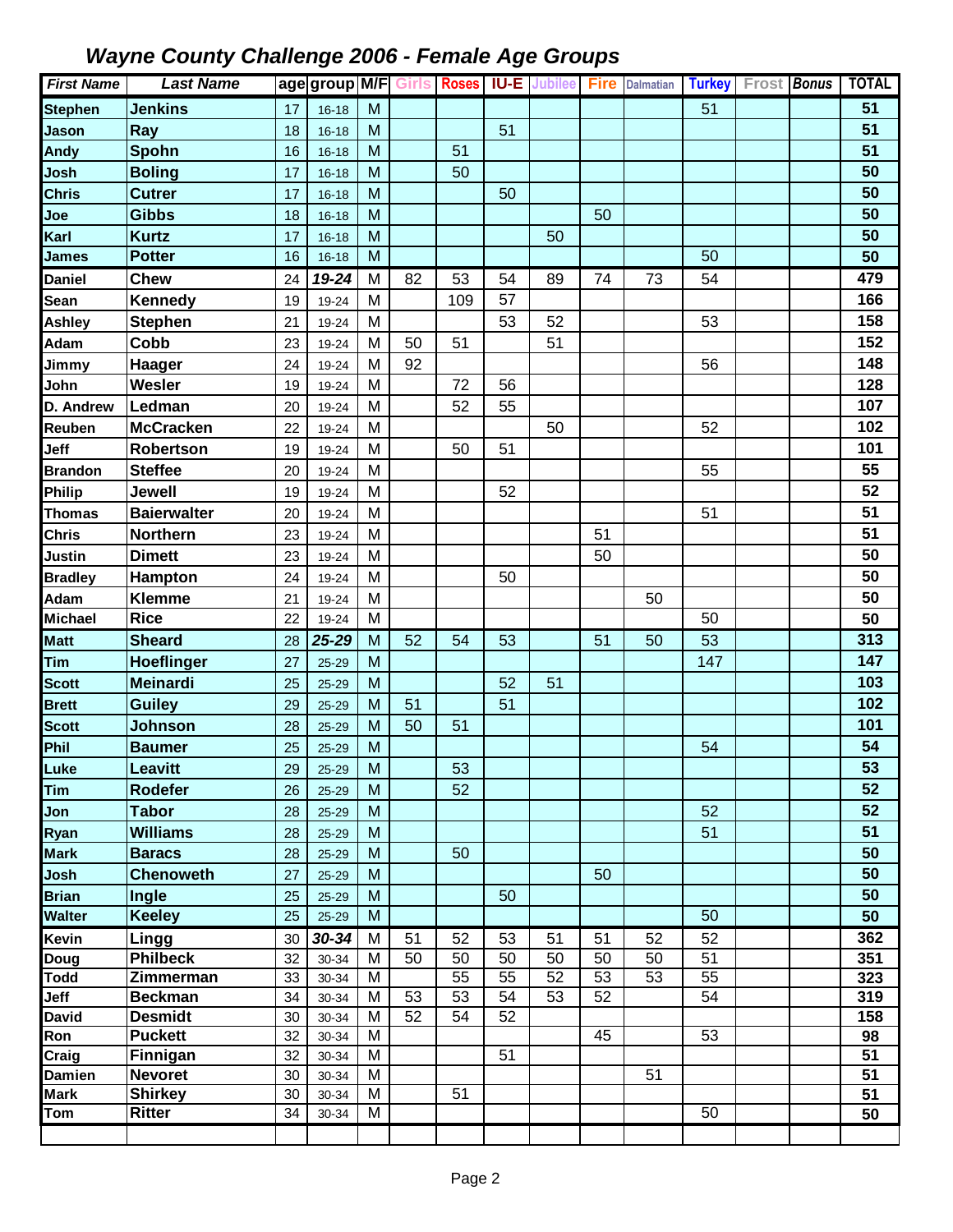| <b>First Name</b> | <b>Last Name</b>   |    | age group M/F Girls Roses |                         |                 |                 |                 | <b>IU-E</b> Jubilee Fire |                 | <b>Dalmatian</b> |                 | Turkey Frost Bonus | <b>TOTAL</b>     |
|-------------------|--------------------|----|---------------------------|-------------------------|-----------------|-----------------|-----------------|--------------------------|-----------------|------------------|-----------------|--------------------|------------------|
| Cecil             | <b>Franke</b>      | 38 | 35-39                     | $\overline{\mathsf{M}}$ | 45              | 148             | 165             | 117                      | 111             |                  | 175             |                    | 761              |
| Jeff              | Cooley             | 38 | $35 - 39$                 | M                       | $\overline{54}$ | $\overline{56}$ | 62              | 55                       | 66              | $\overline{56}$  | 59              |                    | 408              |
| <b>Mark</b>       | <b>Van Buskirk</b> | 38 | 35-39                     | M                       | $\overline{51}$ | 55              | 61              | $\overline{54}$          | $\overline{53}$ | $\overline{54}$  | $\overline{55}$ |                    | 383              |
| <b>Steve</b>      | Lair               | 39 | 35-39                     | M                       | 50              | $\overline{51}$ | $\overline{54}$ | $\overline{51}$          | $\overline{50}$ | $\overline{51}$  | 50              |                    | 357              |
| Chuck             | <b>Beheler</b>     | 38 | 35-39                     | M                       | 52              | $\overline{52}$ | $\overline{58}$ |                          | 52              | $\overline{53}$  |                 |                    | 267              |
| Jimmy             | <b>Hisle</b>       | 38 | 35-39                     | M                       |                 | $\overline{57}$ |                 |                          | 54              | $\overline{55}$  | 57              |                    | 223              |
| John              | <b>Dils</b>        | 35 | 35-39                     | M                       |                 |                 | 63              | 80                       |                 |                  | 58              |                    | 201              |
| <b>Brad</b>       | <b>Pitcher</b>     | 36 | 35-39                     | M                       |                 | 54              | 59              |                          |                 |                  | 54              |                    | 167              |
| Geoff             | <b>Douglas</b>     | 36 | 35-39                     | M                       |                 |                 | 124             |                          |                 |                  |                 |                    | $\overline{124}$ |
| <b>Jeffrey</b>    | <b>Sharp</b>       | 35 | 35-39                     | M                       |                 | 53              | 60              |                          |                 |                  |                 |                    | 113              |
| <b>Donald</b>     | <b>Riffle</b>      | 36 | 35-39                     | M                       |                 |                 | $\overline{53}$ | 50                       |                 |                  |                 |                    | 103              |
| <b>Chris</b>      | <b>Williams</b>    | 39 | 35-39                     | M                       |                 |                 | $\overline{57}$ |                          |                 |                  |                 |                    | $\overline{57}$  |
| <b>Brett</b>      | <b>Crowley</b>     | 35 | 35-39                     | M                       |                 |                 | 56              |                          |                 |                  |                 |                    | 56               |
| <b>Matthew</b>    | <b>Smarelli</b>    | 39 | 35-39                     | M                       |                 |                 |                 |                          |                 |                  | 56              |                    | 56               |
| Ryan              | <b>Stricker</b>    | 38 | 35-39                     | M                       |                 |                 | 55              |                          |                 |                  |                 |                    | $\overline{55}$  |
| <b>James</b>      | <b>Day</b>         | 35 | 35-39                     | M                       |                 |                 |                 |                          |                 |                  | 53              |                    | 53               |
| <b>Nate</b>       | LaMar              | 38 | 35-39                     | M                       |                 |                 |                 | 53                       |                 |                  |                 |                    | 53               |
| lke               | <b>Means</b>       | 39 | 35-39                     | M                       | 53              |                 |                 |                          |                 |                  |                 |                    | $\overline{53}$  |
| Joe               | <b>Criswell</b>    | 39 | 35-39                     | M                       |                 |                 |                 |                          |                 |                  | 52              |                    | $\overline{52}$  |
| Gerard            | Longnecker         | 39 | 35-39                     | M                       |                 |                 |                 | 52                       |                 |                  |                 |                    | 52               |
| Rajesh            | <b>Madan</b>       | 36 | 35-39                     | M                       |                 |                 | 52              |                          |                 |                  |                 |                    | $\overline{52}$  |
| Jeff              | <b>Sheridan</b>    | 39 | 35-39                     | M                       |                 |                 |                 |                          |                 | 52               |                 |                    | $\overline{52}$  |
| <b>Brian</b>      | <b>Barker</b>      | 36 | 35-39                     | M                       |                 |                 |                 |                          |                 |                  | $\overline{51}$ |                    | $\overline{51}$  |
| <b>Burke</b>      | <b>Smith</b>       | 35 | 35-39                     | M                       |                 |                 |                 |                          | 51              |                  |                 |                    | 51               |
| Kurt              | <b>Steinfort</b>   | 36 | 35-39                     | M                       |                 |                 | 51              |                          |                 |                  |                 |                    | 51               |
| Lareland          | Cooper, Sr.        | 36 | 35-39                     | M                       |                 |                 |                 |                          |                 | 50               |                 |                    | 50               |
| John              | <b>Dalton</b>      | 39 | 35-39                     | M                       |                 |                 | 50              |                          |                 |                  |                 |                    | $\overline{50}$  |
| <b>David</b>      | <b>Smith</b>       | 38 | 35-39                     | M                       |                 | 50              |                 |                          |                 |                  |                 |                    | 50               |
|                   |                    |    |                           |                         |                 |                 |                 |                          |                 |                  |                 |                    |                  |
| <b>Terry</b>      | Yandl              | 40 | 40-44                     | M                       | 104             | 58              | 77              | 103                      | 100             | 86               | 84              |                    | 612              |
| <b>Steve</b>      | <b>Walkotte</b>    | 42 | 40-44                     | M                       | 51              | 57              | $\overline{54}$ | $\overline{53}$          | 54              | 51               | $\overline{56}$ |                    | 376              |
| Kevin             | <b>Shelley</b>     | 40 | 40-44                     | M                       | 50              | 52              | 50              | 51                       | 50              | 50               | 50              |                    | 353              |
| Jeff              | <b>Smith</b>       | 43 | 40-44                     | M                       | 52              | 55              | $\overline{52}$ |                          | 53              |                  | 55              |                    | 267              |
| Holmes            | <b>Finch</b>       | 40 | $40 - 44$                 | M                       |                 |                 | 53              | 52                       | 55              |                  | 57              |                    | 217              |
| Kenneth           | <b>Wedig</b>       | 41 | 40-44                     | M                       | 63              |                 |                 | 54                       |                 | 52               |                 |                    | 169              |
| <b>Brad</b>       | Lambright          | 40 | 40-44                     | M                       |                 | 54              | 51              |                          |                 |                  | 51              |                    | 156              |
| Doug              | <b>McGeehan</b>    | 40 | 40-44                     | M                       |                 |                 |                 |                          | 52              |                  | 53              |                    | 105              |
| Vince             | <b>Punzo</b>       | 44 | 40-44                     | M                       |                 | 53              |                 |                          |                 |                  | 52              |                    | 105              |
| <b>Chris</b>      | <b>Brady</b>       | 44 | 40-44                     | M                       |                 |                 |                 |                          |                 |                  | 60              |                    | 60               |
| Kevin             | <b>Johnston</b>    | 43 | $40 - 44$                 | M                       |                 |                 |                 |                          |                 |                  | 59              |                    | 59               |
| Peter             | Cox                | 44 | 40-44                     | M                       |                 |                 |                 |                          |                 |                  | 58              |                    | 58               |
| Bill              | Haber              | 44 | 40-44                     | M                       |                 |                 | 56              |                          |                 |                  |                 |                    | 56               |
| Troy              | <b>Michael</b>     | 40 | 40-44                     | M                       |                 | 56              |                 |                          |                 |                  |                 |                    | 56               |
| <b>Bertie</b>     | <b>Smith</b>       | 40 | 40-44                     | M                       |                 |                 | 55              |                          |                 |                  |                 |                    | 55               |
| <b>Mark</b>       | <b>Senefeld</b>    | 43 | 40-44                     | M                       |                 |                 |                 |                          |                 |                  | 54              |                    | 54               |
| Ed                | <b>Benedict</b>    | 43 | 40-44                     | M                       |                 |                 |                 |                          | 51              |                  |                 |                    | 51               |
| <b>Steve</b>      | <b>Ellison</b>     | 42 | 40-44                     | M                       |                 | 51              |                 |                          |                 |                  |                 |                    | 51               |
| <b>Brad</b>       | <b>Barrett</b>     | 44 | 40-44                     | M                       |                 | 50              |                 |                          |                 |                  |                 |                    | 50               |
| Walter            | <b>Evans</b>       | 41 | 40-44                     | M                       |                 |                 |                 | 50                       |                 |                  |                 |                    | 50               |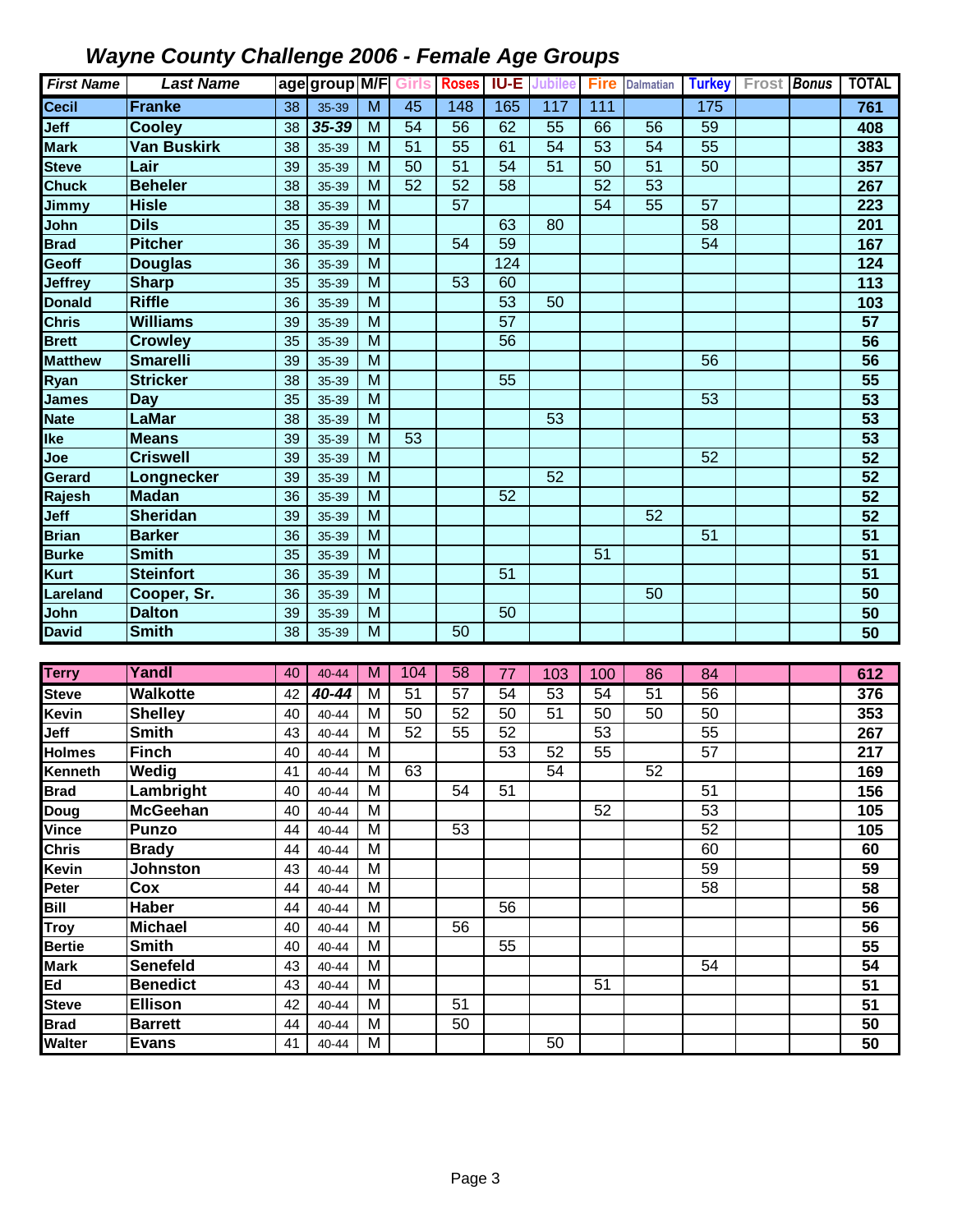| <b>First Name</b>     | <b>Last Name</b>                 |          | age group M/F  |                | Girls           | <b>Roses</b>    | IU-E            | Jubilee         | <b>Fire</b>     | <b>Dalmatian</b> |                 | <b>Turkey</b> Frost <b>Bonus</b> | <b>TOTAL</b>     |
|-----------------------|----------------------------------|----------|----------------|----------------|-----------------|-----------------|-----------------|-----------------|-----------------|------------------|-----------------|----------------------------------|------------------|
| <b>Joseph</b>         | <b>Parker</b>                    | 49       | 45-49          | $\overline{M}$ | 80              | 62              | 63              | $\overline{71}$ | 91              | 69               | 115             |                                  | 551              |
| <b>Dale</b>           | <b>Bolser</b>                    | 46       | 45-49          | M              | $\overline{57}$ | 61              | 62              | $\overline{57}$ | 56              | $\overline{57}$  | 67              |                                  | 417              |
| Richard               | <b>Chew</b>                      | 49       | 45-49          | M              | 58              | 60              | 61              | 58              | 55              | $\overline{56}$  | 66              |                                  | 414              |
| Rodney                | <b>Waltz</b>                     | 45       | 45-49          | M              | 56              | $\overline{57}$ | $\overline{56}$ | $\overline{53}$ | 54              | 54               | 58              |                                  | 388              |
| <b>Thomas</b>         | Hale                             | 45       | 45-49          | M              | $\overline{55}$ | 56              | 57              | $\overline{54}$ | $\overline{53}$ | $\overline{55}$  | $\overline{57}$ |                                  | 387              |
| <b>David</b>          | <b>Wetzel</b>                    | 47       | 45-49          | M              | $\overline{53}$ | $\overline{53}$ | $\overline{52}$ | $\overline{51}$ | 52              | $\overline{52}$  | $\overline{51}$ |                                  | 364              |
| Greg                  | <b>Kurtz</b>                     | 49       | 45-49          | M              | $\overline{51}$ | $\overline{52}$ | $\overline{51}$ | 52              | 51              | 51               | 52              |                                  | 360              |
| Andy                  | Smittkamp                        | 46       | 45-49          | M              | $\overline{52}$ | $\overline{51}$ | 50              | 50              | 50              | 50               |                 |                                  | 303              |
| <b>Mark</b>           | <b>Sheard</b>                    | 47       | 45-49          | M              | 59              | 59              |                 | 50              | $\overline{57}$ |                  |                 |                                  | $\overline{225}$ |
| <b>Frank</b>          | <b>Donahue</b>                   | 45       | 45-49          | M              |                 | $\overline{55}$ | $\overline{55}$ | $\overline{55}$ |                 |                  | 56              |                                  | 221              |
| Keith                 | <b>Runyon</b>                    | 47       | 45-49          | M              | 54              | $\overline{54}$ | 54              |                 |                 |                  | $\overline{55}$ |                                  | $\overline{217}$ |
| Craig                 | <b>Lunsford</b>                  | 45       | 45-49          | M              |                 |                 | 58              | 56              |                 |                  | 64              |                                  | 178              |
| <b>Chet</b>           | <b>Paskiewiez</b>                | 46       | 45-49          | M              |                 | 58              |                 |                 |                 |                  | 65              |                                  | 123              |
| <b>Mike</b>           | <b>Ballard</b>                   | 45       | 45-49          | M              | 50              | $\overline{50}$ |                 |                 |                 |                  |                 |                                  | 100              |
| Alan                  | <b>Bell</b>                      | 49       | 45-49          | M              |                 |                 |                 |                 |                 |                  | 68              |                                  | 68               |
| Ted                   | <b>Walters</b>                   | 45       | 45-49          | M              |                 |                 |                 |                 |                 |                  | 63              |                                  | 63               |
| Greg                  | Worland                          | 46       | 45-49          | M              |                 |                 |                 |                 |                 |                  | 62              |                                  | 62               |
| <b>Terry</b>          | <b>Dryden</b>                    | 47       | 45-49          | M              |                 |                 |                 |                 |                 |                  | 61              |                                  | 61               |
| <b>Steve</b>          | <b>Bruns</b>                     | 45       | 45-49          | M              |                 |                 | 60              |                 |                 |                  |                 |                                  | 60               |
| Jon                   | <b>Hudnall</b>                   | 45       | 45-49          | M              |                 |                 |                 |                 |                 |                  | 60              |                                  | 60               |
| <b>Mark</b>           | <b>Barton</b>                    | 49       | 45-49          | M              |                 |                 | 59              |                 |                 |                  |                 |                                  | 59               |
| John                  | Kenny                            | 45       | 45-49          | M              |                 |                 |                 |                 |                 |                  | 59              |                                  | $\overline{59}$  |
| Kip                   | <b>Gable</b>                     | 49       | 45-49          | M              |                 |                 |                 |                 |                 |                  | $\overline{54}$ |                                  | 54               |
| <b>Bob</b>            | <b>Baker</b>                     | 45       | 45-49          | M              |                 |                 |                 |                 |                 |                  | $\overline{53}$ |                                  | 53               |
| <b>Bruce</b>          | Linginfelter                     | 46       | 45-49          | M              |                 |                 | 53              |                 |                 |                  |                 |                                  | 53               |
| <b>Rick</b>           | <b>Moore</b>                     | 48       | 45-49          | M              |                 |                 |                 |                 |                 | 53               |                 |                                  | 53               |
| Jeff                  | <b>Banning</b>                   | 45       | 45-49          | M              |                 |                 |                 |                 |                 |                  | 50              |                                  | $\overline{50}$  |
| <b>Bob</b>            | <b>Gibbs</b>                     | 54       | 50-54          | M              | 55              | 58              | 60              | 57              | 55              | $\overline{53}$  | 59              |                                  | 397              |
| Joe                   | <b>Nocton</b>                    | 50       | 50-54          | M              |                 | 53              | $\overline{58}$ | $\overline{55}$ | 54              | 52               | 56              |                                  | 328              |
| <b>Bob</b>            | Covington                        | 50       | 50-54          | M              | 52              | 54              | 50              | 54              | 51              |                  | 57              |                                  | 318              |
| <b>Michael</b>        | <b>King</b>                      | 51       | 50-54          | M              | 51              | $\overline{51}$ | 57              | 53              |                 |                  | 55              |                                  | 267              |
| Dana                  | Reihman                          | 52       | 50-54          | M              | 53              | 55              |                 | 56              |                 |                  | 58              |                                  | 222              |
| Tom                   | <b>Sheard</b>                    | 52       | 50-54          | M              | 54              | 56              | 59              |                 | $\overline{52}$ |                  |                 |                                  | 221              |
| Doug                  | <b>Myers</b>                     | 51       | 50-54          | M              | 50              | 52              |                 | 50              |                 |                  |                 |                                  | 152              |
| David                 | <b>Eilar</b>                     | 53       | 50-54          | $\overline{M}$ |                 | 50              | 56              |                 |                 |                  |                 |                                  | 106              |
| Ken                   | Hampton                          | 53       | 50-54          | м              |                 |                 | 53              | 51              |                 |                  |                 |                                  | 104              |
| Bill                  | Leveridge                        | 50       | 50-54          | M              |                 | 57              |                 |                 |                 |                  |                 |                                  | 57               |
| Danny                 | <b>Sexton</b>                    | 50       | 50-54          | M              | 56              |                 |                 |                 |                 |                  |                 |                                  | 56               |
| Bob                   | <b>Seider</b>                    | 54       | 50-54          | M              |                 |                 | 55              |                 |                 |                  |                 |                                  | 55               |
| Kevin                 | <b>Harry</b>                     | 54       | 50-54          | M              |                 |                 |                 |                 |                 |                  | 54              |                                  | 54               |
| John                  | Jewell                           | 54       | 50-54          | M              |                 |                 | 54              |                 |                 |                  |                 |                                  | 54               |
| Les                   | <b>Fix</b>                       | 54       | 50-54          | M              |                 |                 |                 |                 | 53              |                  |                 |                                  | 53               |
| Tom                   | Gable                            | 50       | 50-54          | M              |                 |                 |                 |                 |                 |                  | 53              |                                  | 53               |
| Greg                  | <b>Arnett</b>                    | 50       | 50-54          | M              |                 |                 |                 | 52              |                 |                  |                 |                                  | 52               |
| <b>Martin</b>         | <b>Daniel</b>                    | 52       | 50-54          | M<br>M         |                 |                 | 52              |                 |                 |                  | 52              |                                  | 52               |
| Jim                   | <b>Hardy</b>                     | 52       | 50-54          | M              |                 |                 | 51              |                 |                 |                  |                 |                                  | 52<br>51         |
| Mike<br>Jonathan      | <b>Owens</b><br><b>Schlatter</b> | 54       | 50-54          | M              |                 |                 |                 |                 |                 |                  | 51              |                                  | 51               |
|                       | <b>Vietor</b>                    | 50<br>51 | 50-54<br>50-54 | M              |                 |                 |                 |                 |                 | 51               |                 |                                  | 51               |
| Jerry<br><b>David</b> | <b>Bates</b>                     | 52       | 50-54          | M              |                 |                 | 50              |                 |                 |                  |                 |                                  | 50               |
| Bill                  | <b>Fribley</b>                   | 50       | 50-54          | M              |                 |                 |                 |                 |                 |                  | 50              |                                  | 50               |
| Ken                   | Hartz                            | 53       | 50-54          | M              |                 |                 |                 |                 | 50              |                  |                 |                                  | 50               |
|                       | <b>Mason</b>                     | 53       |                | M              |                 |                 |                 |                 |                 | 50               |                 |                                  |                  |
| Bob                   |                                  |          | 50-54          |                |                 |                 |                 |                 |                 |                  |                 |                                  | 50               |